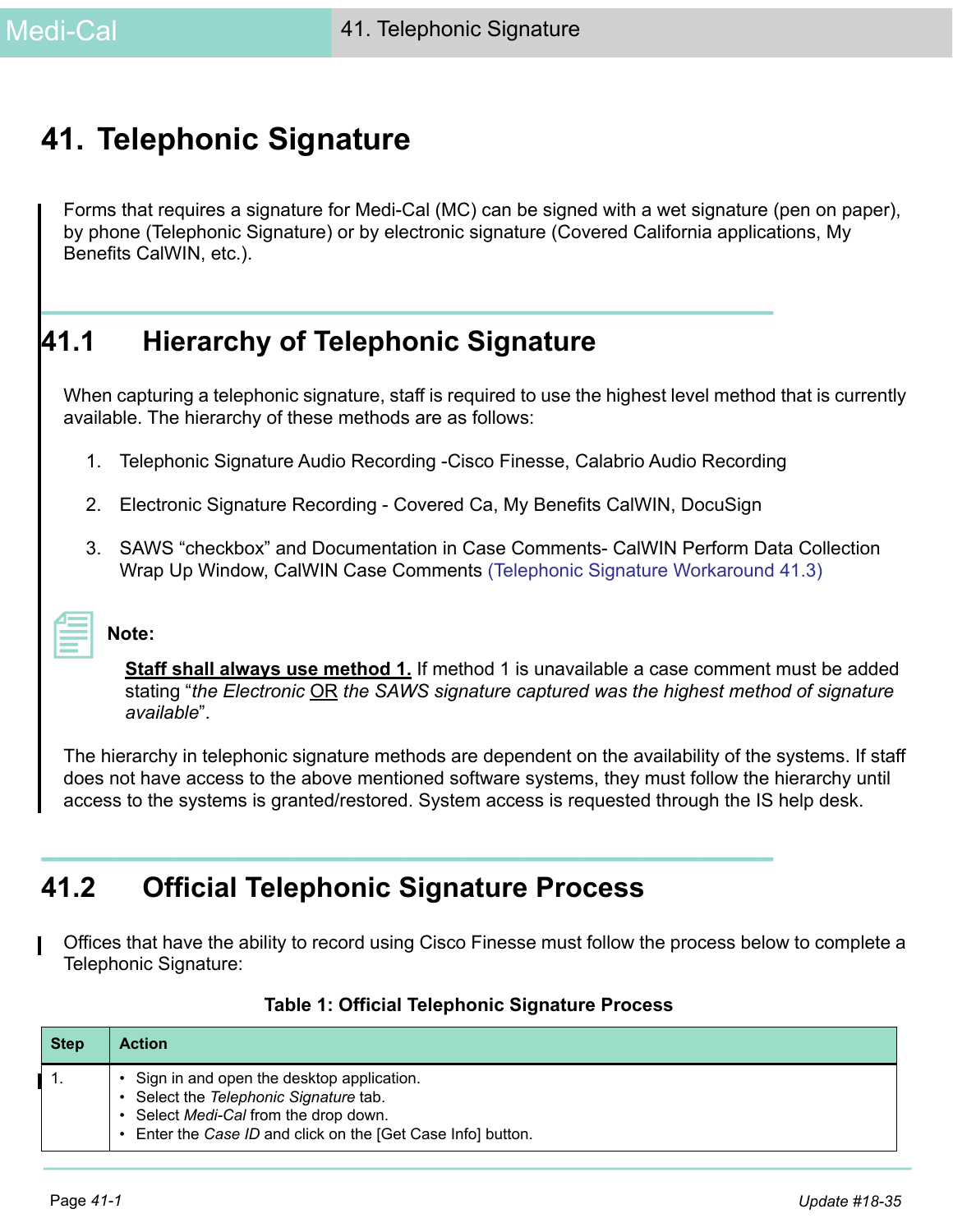<span id="page-1-0"></span>

| <b>Step</b> | <b>Action</b>                                                                                                                                                                                                                                                                                                                                                                                                                                                                                                                                                                                                                                                        |
|-------------|----------------------------------------------------------------------------------------------------------------------------------------------------------------------------------------------------------------------------------------------------------------------------------------------------------------------------------------------------------------------------------------------------------------------------------------------------------------------------------------------------------------------------------------------------------------------------------------------------------------------------------------------------------------------|
| 2.          | • Inform them that the call is being recorded.<br>Provide a brief overview of the process.<br>$\bullet$<br>Review and confirm the information/form that is being signed telephonically (i.e. RD information, SCD 101,<br>$\bullet$<br><b>CCFRM 604).</b>                                                                                                                                                                                                                                                                                                                                                                                                             |
| 3.          | Press the [Start Recording] button at the bottom of the Telephonic Signature screen in Cisco Finesse.<br>$\bullet$<br>Read the following to the client and get their verbal affirmation:                                                                                                                                                                                                                                                                                                                                                                                                                                                                             |
|             | "A signature over the phone has the same legal effect and can be enforced in the same way as a written<br>signature. Would you like to sign this document over the phone? [Pause for client's response] Do you certify<br>under penalty of perjury under the laws of the United States of America and the State of California that you<br>understand the questions and statements read to you, and your answers are correct and complete to the best<br>of your knowledge? [Pause for client's response] Please state your full legal name, today's date, and the<br>current time." [Pause for client's response]<br>Press the [Stop Recording] button.<br>$\bullet$ |
|             | Note:                                                                                                                                                                                                                                                                                                                                                                                                                                                                                                                                                                                                                                                                |
|             | If the client does not agree/answer the above questions or does not want to complete the Telephonic<br>Signature process check the Telephonic Signature Declined check box near the bottom of the Cisco<br>Finesse screen.                                                                                                                                                                                                                                                                                                                                                                                                                                           |
| 4.          | Document actions taken in the <b>Maintain Case Comment</b> window along with:<br>• Whether Telephonic Signature was declined or completed<br>What form was signed telephonically (i.e. MC 604 IPS, SCD101 etc.)<br>$\bullet$<br>What information was gathered through the telephone call<br>$\bullet$<br>Date the Telephonic Signature was recorded<br>$\bullet$                                                                                                                                                                                                                                                                                                     |
| 5.          | Mail a copy of the form(s) signed by Telephonic Signature to the client (i.e. MC 604 IPS, MC 380 etc.)                                                                                                                                                                                                                                                                                                                                                                                                                                                                                                                                                               |

#### **Table 1: Official Telephonic Signature Process**

### **41.3 Telephonic Signature Workaround**

Offices that do not have the ability to record using Cisco Finesse must follow the steps below to complete a Telephonic Signature.

| <b>Step</b> | <b>Action</b>                                                                                                                                                                                                                                                                                |
|-------------|----------------------------------------------------------------------------------------------------------------------------------------------------------------------------------------------------------------------------------------------------------------------------------------------|
|             | Inform the client that the call is being recorded (all calls are recorded, this does not require Cisco<br>Finesse).<br>Provide a brief overview of the process.<br>Review and confirm the information/form that is being signed telephonically (i.e. RD Information, SCD<br>101, CCFRM 604). |

I